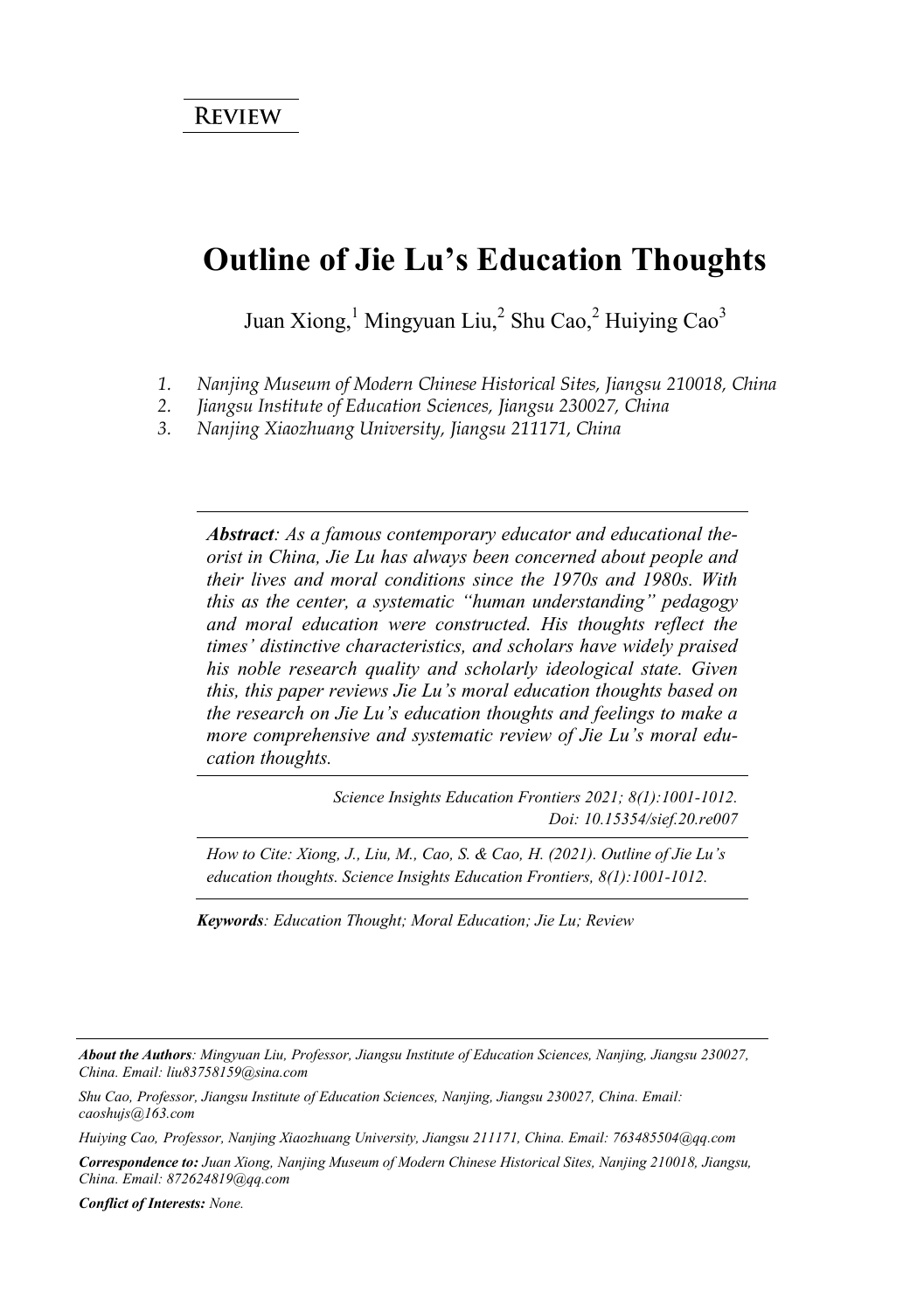ORAL education is a necessary form of moral activity and the foundation of human education. It is an essential means of cultivating moral quality, enhancing the moral realm, regulating social behavior, creating public opinion, **implementation** is a necessary form of moral activity and the foundation of human education. It is an essential means of cultivating moral quality, enhancing the moral realm, regulating social behavior, creating public op In the education system, moral education provides valuable guidance for teachers' education and teaching and students' overall development and plays indisputable importance in talent training. As the founder and leader of China's moral education, Jie Lu has long devoted himself to the research of basic education theory and moral education. Standing at the height of the times, based on China's development, she put forward many original educational theories with Chinese characteristics, formed a unique academic viewpoint and academic system, and was named the most influential person in Jiangsu education in 60 years (2009), 70 educational figures in China's 70 years of education (2019).

On December 25, 2020, Jie Lu, the famous educator and founder of moral education, passed away at home due to illness at 90. After the news came out, many scholars sent articles to mourn. *China Education Daily* published an article stating that "Professor Lu's death is a major loss to China's education" (Miao, 2020). Nanjing Normal University issued an obituary stating that Professor Lu has a noble character, openmindedness, rigorous scholarship, and profound learning; she has written character pedagogy with life; everyone loves her; she loved her motherland, children, and education all her life, and dedicated her whole life to China's education.

This article comprehensively and profoundly understands Jie Lu's life education theory's content and value by combining his life education theory and then systematically grasping and exploring his emotional education thoughts. It is hoped that the analysis of Professor Lu's view on moral education will inspire moral education development in China.

# **Pay Attention to the Essence of Education and Establish the Educational Concept of Returning to Human Nature**

In the 1980s, there was a big discussion about the nature of education in China. Many views are centered on the superstructure and productivity, either in agreement, in opposition, or the middle. The two groups of different opinions use concepts other than edu-

<sup>© 2021</sup> Insights Publisher. All rights reserved.

Creative Commons Non Commercial CC BY-NC: This article is distributed under the terms of the Crea- $\circledcirc$   $\circledcirc$ tive Commons Attribution-NonCommercial 4.0 License (http://www.creativecommons.org/licenses/bync/4.0/) which permits non-commercial use, reproduction and distribution of the work without further permission provided the original work is attributed by the Insights Publisher.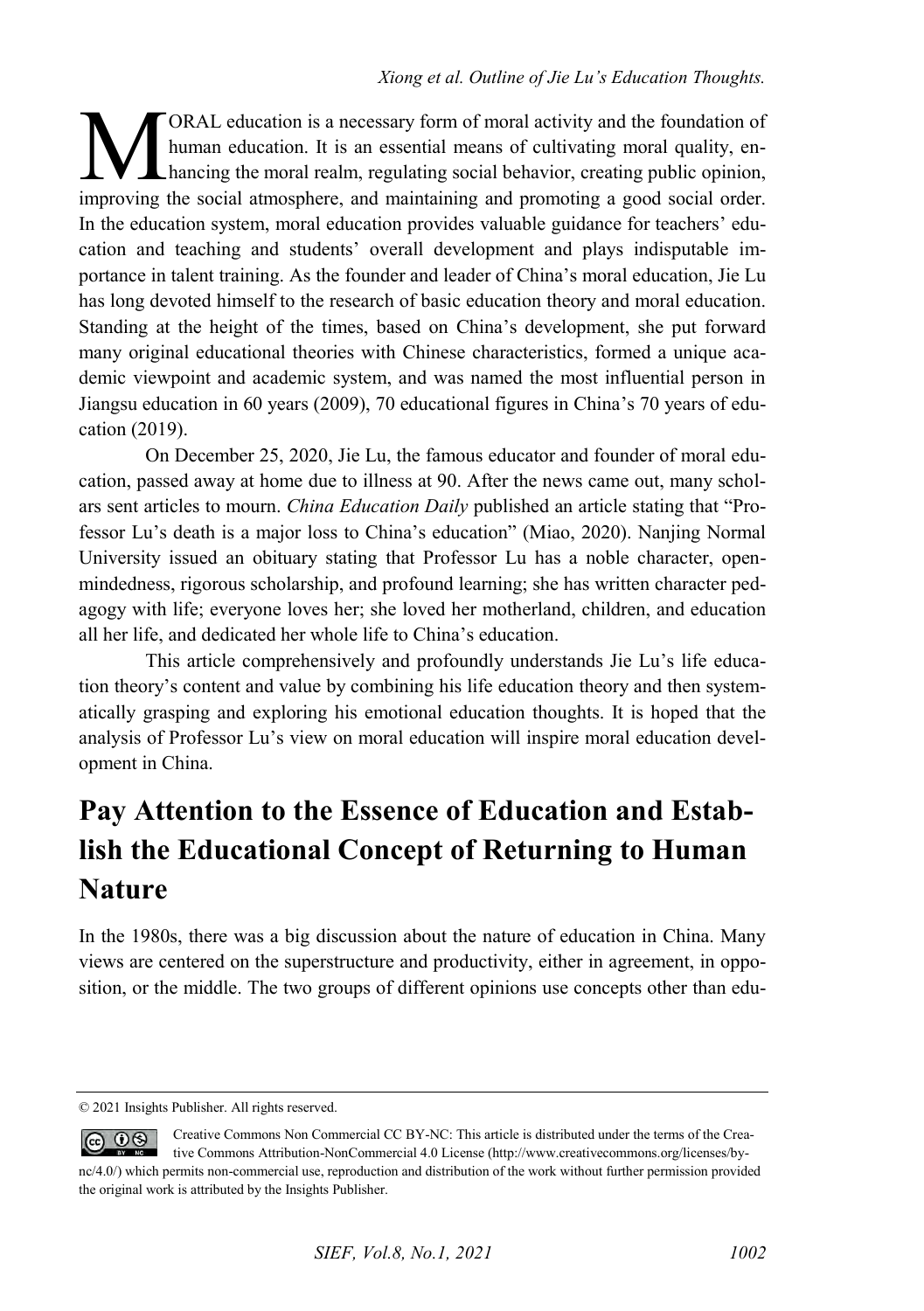cation to define education itself. Professor Lu jumped out of the framework and explained the essence of education from the inherent contradictions and movements between the various education elements itself and creatively proposed that "education is an activity to train people." In the late 1990s, she used the theory of practice, from a higher perspective, to understand human nature, understand education, and construct an educational theory that returned to human nature.

Although Professor Lu realized that education is an activity to cultivate people in the early 1980s, in the book "*Pedagogy*" compiled by the Department of Education of Nanjing Normal University, published by People's Education Press in 1984, she defined education as an activity that exerts a purposeful, planned, and organized influence on the body and mind of the educated to make them change as expected. This definition later became a classic definition of education. However, the biggest problem with this definition is that the educated is regarded as a passive object, and the education process has become a process in which the educator exerts external influence and the educated passively accepts it. Professor Lu is brave in self-criticism and self-transcendence academically. In 1998, she wrote "*Education: Practical Activities of Human Selfconstruction*," from the perspective of practice, from the standpoint that the educated is the subject, reinterpreted her new understanding of education (Lu, 1998).

This new understanding is from the perspective of human autonomy and development. The ideality of education is essentially the process of human development. Jie Lu very clearly put forward, "The question of self-transcendence is essentially a question of how to make one's life more valuable and meaningful" (Lu, 2008a). She believed that "in the past, education was not based on practice. Human beings' development was not regarded as a result of the interaction between subject and object in the education process. Therefore, education has become a process without subjects. The shortcomings of the bio-medicalization of education and the psychological nation of education lie in this." "Education has gradually become a kind of conscious nature activity. The state of human existence and development has changed from being spontaneous to self-consciousness. This is a great revolution of human beings. The development of subjects with conscious education consciousness is also an important symbol of human modernization" (Lu, 2008b).

Only through education can a person become an individual in society, become a proper subject, develop his or her essential power as a subject to the greatest extent, become a real person in the most precise sense, and truly realize the meaning of being a person. Therefore, the most fundamental starting point, standpoint, focus, and ultimate destination of education lie in the development of human subjectivity. According to Professor Lu, this was the "origin" of educational practice and the "origin" of educational research. According to the dual human nature structure of reality and ought, it is essential that education cannot shirk, and it should also be a constant theme of pedagogical research to inspire people to pursue ideal survival and form ideals that conform to human nature.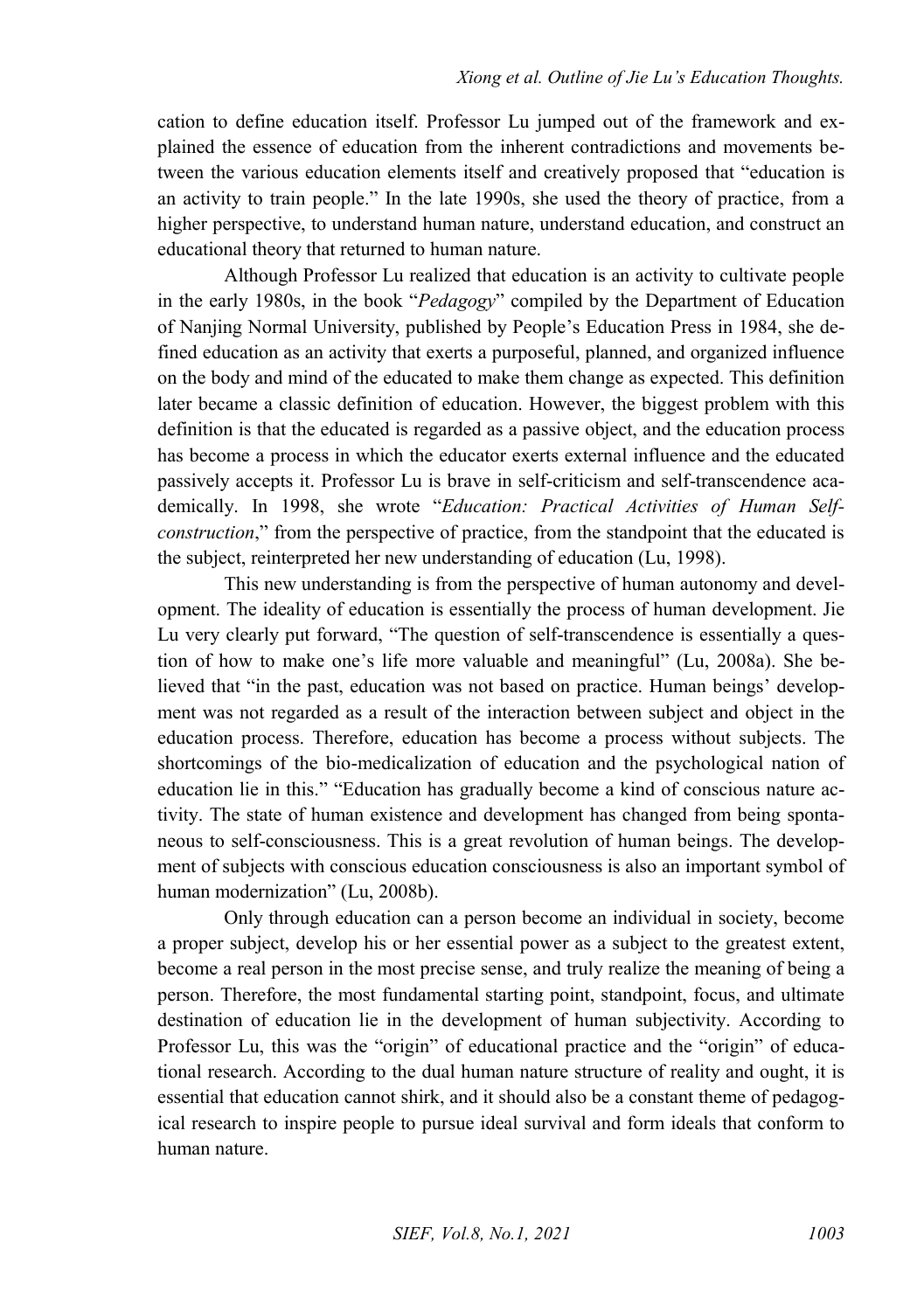## **Based on People and Practice, Build a Moral Education Ideological System That Moves toward Life**

"Moral education should be the most attractive." The fascinating moral education should be oriented to human development and take human life as an eternal subject of concern. Professor Lu criticized the past phenomenon of moral education without people and life, advocated the return of moral education to life, and established a unique and charming life-based moral education system based on life.

As a kind of educational proposition, "Life Moral Education" aims to transcend "knowledge-only," "pan-political," and "de-life" moral education and guide individuals to live a moral life. Returning to life has become the leading idea of moral education. Children's life is the foundation of moral education, and life-based student moral development is advocated (Hu, 2010).

# *Take People as the Core and Establish the Basic Concept of Moral Education*

"Human" is the logical starting point for understanding Professor Lu's educational and academic thinking. Throughout her work, Jie Lu focused on human issues from multiple aspects and levels. It examined "people" from multiple pairs of categories, such as restriction and liberation, adaptation and transcendence, reality and ideals. Several themes have been proposed successively, such as "the self-constructed person," "the person with transcendence," "the person with ideals," "the person in a relationship," "the person who returns to life," "the person who walks into world history." The regulations and explorations of these "people" reflect people's diverse images in the educational activities.

Jie Lu inherited and developed the view of human science and believed that practice is the key to unlocking the essence of human nature, and people complete the transition from the actual state to the ought to be through practice. Jie Lu pointed out, "Practice is the way of human existence, practice makes people human, practice is the activity of self-generation and self-creation of human beings, and the fundamental point of practice is the comprehensive and free development of humans themselves" (Lu, 2005). Education needs to bear two responsibilities in pedagogy: teaching students to transform the objective world and teaching students to transform the subjective world. Therefore, Professor Lu believed that education should train people according to two standards. It should shape people according to the actual physical world's external scale and develop people with the human free mind (Lu, 1997).

Of the two transformations, people need to transform the subjective world. On the one hand, man's real regulations cannot meet man's needs in transforming the objective world. On the other hand, the difference between the individual and the class requires people to shorten the gap between themselves and the class through continuous transformation. The transformation of the subjective world refers to the development of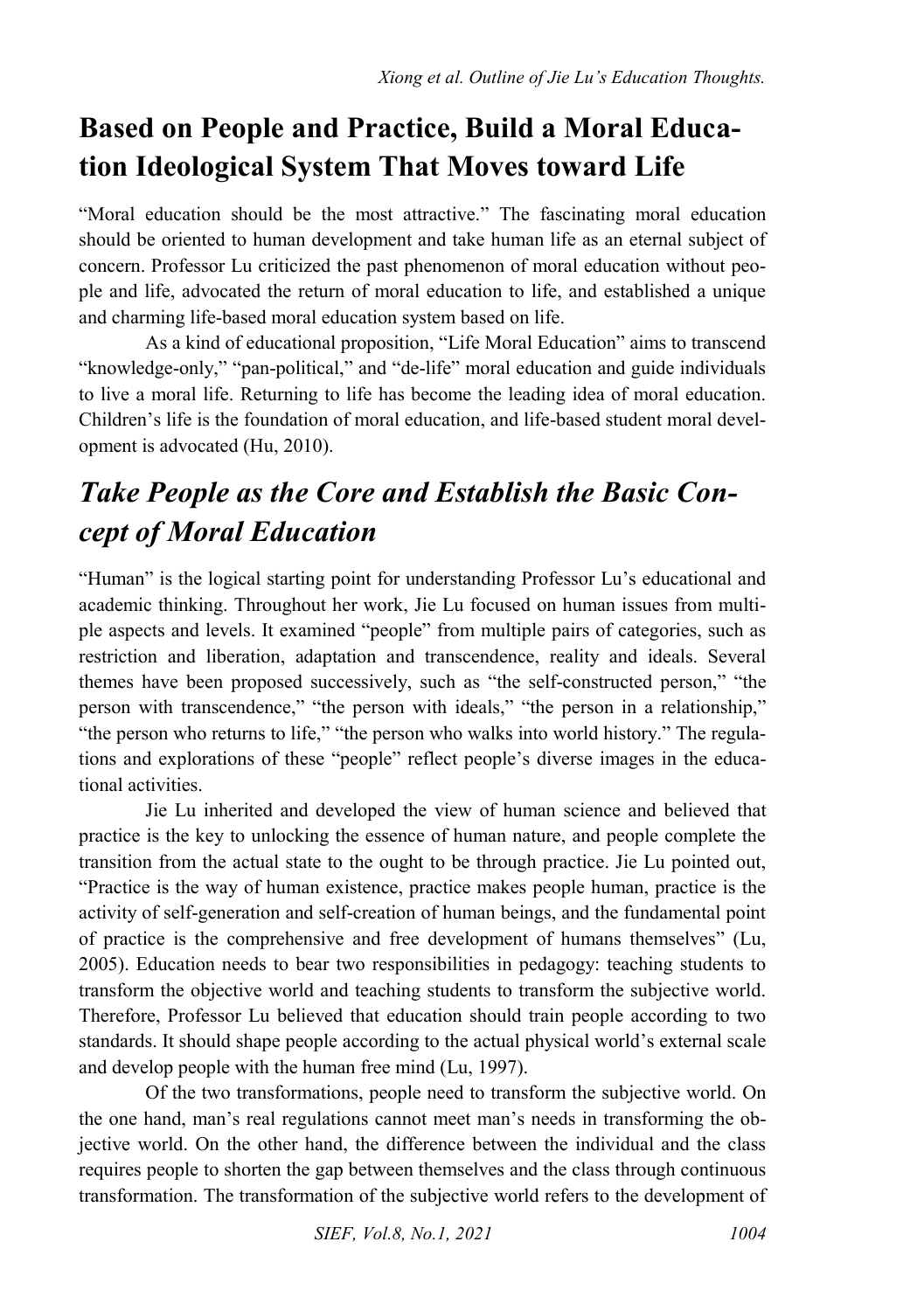human spirit and consciousness, including developing the relationship with the objective world and developing the internal relationship with the subjective world. It is closely related to the ought-to dimension, and ought-to dimension is the inner motivation of human development.

Based on this, Professor Lu gave a new explanation of moral education.

Moral Teleology: Make a Person.

"Make a person" was Jie Lu's provision for moral education. "Moral education is fundamentally the education that "makes people human." As far as its specific goal is concerned, it is education to achieve human virtue (virtue is human consciousness), and it makes people human" (Lu, 2003). This purpose was consistent with Jie Lu's determination of the essence of education. She elaborated that people are a relational existence. This relationship's existence is manifested in two aspects: the relationship between people and nature, and the other is the relationship between people and people, that is, sociality. "People" who are separated from the relational existence does not have the essence of people. Therefore, Jie Lu proposed that educational activities and moral education activities should promote self-transcendence, not the growth and development of self-transcendence based on human survival.

The Essence of Moral Education: Transcendence.

The theoretical premise for a reasonable grasp of moral education's essence understands the concept of morality. Regarding the concept of morality, Jie Lu is wholly dissatisfied with the traditional moral concept, trying to break through the normative moral interpretation theory, the moral interpretation theory of epistemology, the moral interpretation theory of instrumentalism, and the moral interpretation theory of extant theory" (Wang et al., 2007).

Jie Lu believed that "the essence of moral education is not to enable the educated to understand what people's behavior is in real life but to enable them to grasp what people's behavior may be. What is the moral ideal? How can people approach this ideal" (Lu, 1994)? Moral education should be oriented to actual behaviors and actual relationships, and use this as a starting point to transform and advance reality. Moral education is to "shape and train people according to a certain moral ideal that transcends reality, and urge them to pursue an ideal spiritual state and behavior, to achieve the negation of reality" (Lu, 1994). Moral education is to cultivate virtuous people. Such people have ideas, those who choose to live a possible and meaningful life, and those who transcend and move toward world history.

The Functional View of Moral Education: Development and Personal Enjoyment.

The research on moral education's function is the focus of Jie Lu's research on moral education. Her view of moral education's purpose and essence was derived from her exploration of moral education functions. Regarding the research on the function of moral education, Jie Lu wrote several articles to state his sharp point of view. From a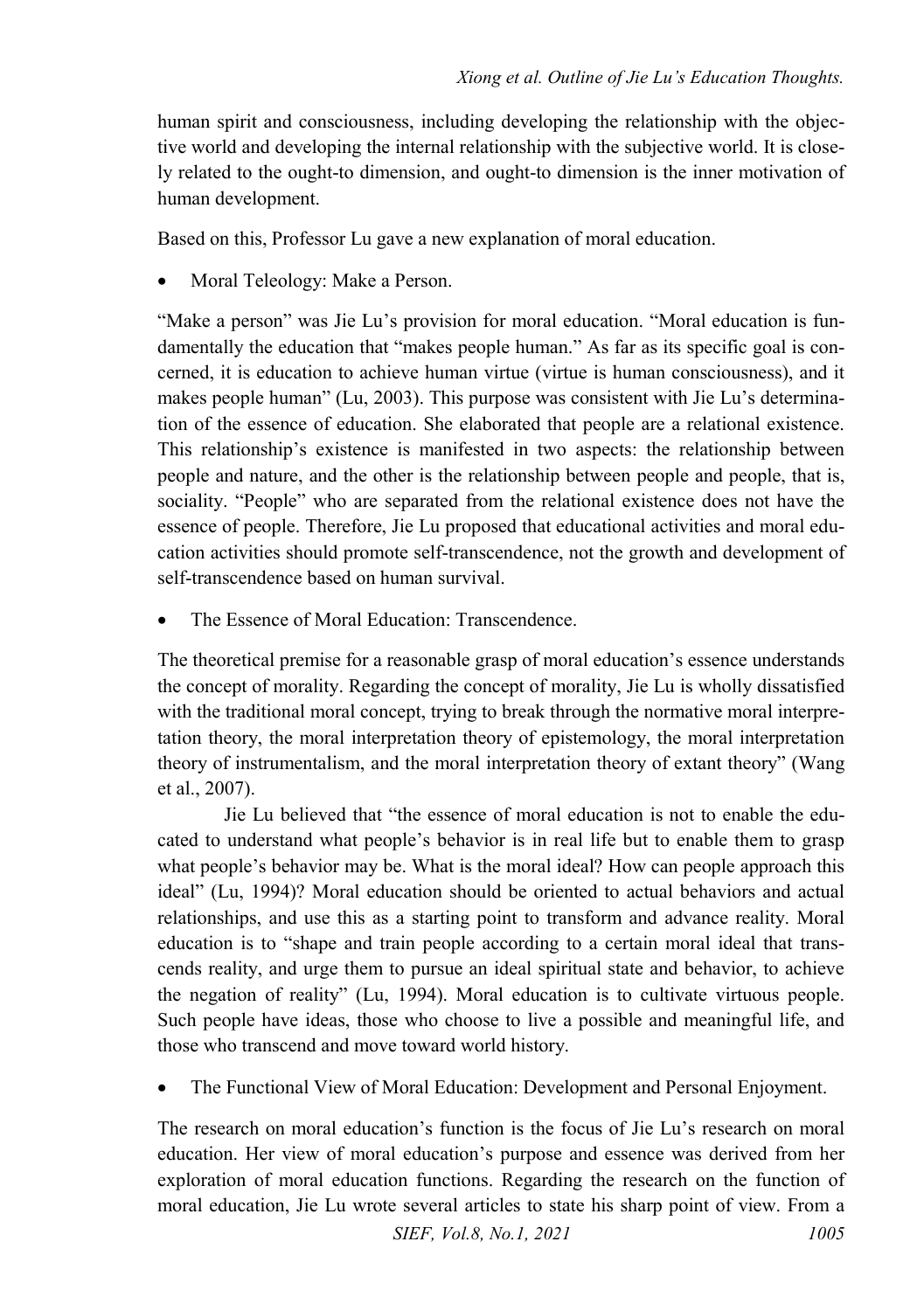historical point of view, she studied the evolution of the function of moral education in different times and spaces. She broke the necessary long-established consensus that moral education is equivalent to political and ideological education and conducted remarkable research on the cultural function, economic function, and cognitive development function of moral education. Moreover, make a new exploration of the political function of moral education. In particular, she has made groundbreaking explorations of the natural and individual enjoyment functions of moral education.

Jie Lu believed that in the face of the survival crisis brought by new technology to humanity and the new morality and ethics changes, educators must pay attention to moral education's natural function to cultivate and shape the next generation with perfect ethics. It was a new topic proposed by the times to moral education (Lu, 1994c). The school should enable the educated to "form a new outlook on life and nature," correctly "understand the good and evil in the relationship between man and nature," and reasonably "regulate the interaction between man and nature, and establish a new atmosphere."

Besides, Jie Lu also believed that moral education should also have the enjoyment function and the development function. She believed that moral education should not enable the educated to master and follow a specific ethical code, thereby forming a constrained, dedicating, and sacrificial view of moral education. Instead, it should be a self-initiated search, which is "the individual realizes some of his needs and desires (mainly spiritual), and experiences satisfaction, happiness, and happiness from it, thereby obtaining a spiritual enjoyment" (Lu, 1994d).

### *Pay Attention to Life and the Times, and Build a New Paradigm of Moral Education towards Life*

Jie Lu believed that the lifeworld is the primary way of human existence. It refers to all areas of human life and is logically prior. The lifeworld has practical attributes. People practice in life, and those who live are people in practice. The search for the meaning and value of life is the ultimate concern for human existence and one of the main goals that the school moral education needs to achieve (Lu, 2006).

Morality is derived from life, internalized in life, and the interpretation and purpose system of life. Morality and life are united again. Moral connotations are contained in people's family life, school life, community life, economic life, political life, and cultural life; it is a value coordinate that guides life and a factor that regulates life's integrity. People's grasp of morality and the formation of moral character are also based on the practice of moral life.

This practice cannot be equated with "ideological reformation" or "behavior formation" but urges a person to construct and reconstruct his own life in the overall life investment. For people, this kind of life construction activity is not innate. Moral education comes into play precisely here. The fundamental function of moral education is to teach people how to construct their own life. However, morality is not pre-existing, fixed, and immutable. Morality exists in the process of its formation and development

*SIEF, Vol.8, No.1, 2021* 1006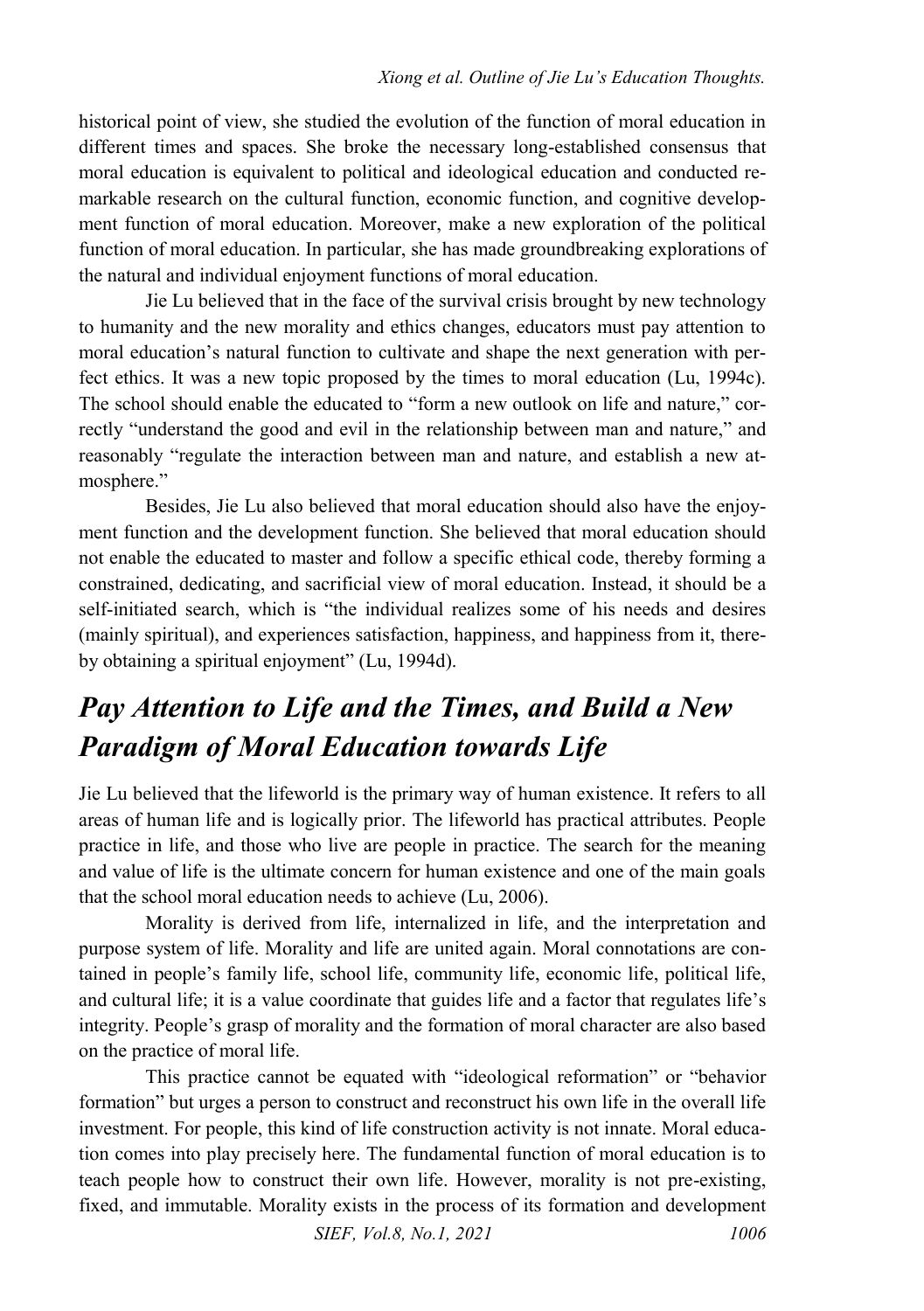and is reflected in its historical process. Therefore, to grasp the connotation of moral education, Profrssor Lu has been keeping abreast of the times' pulse, in line with the reality of social development, and continuously enriching and supplementing the connotation of moral education.

In the 1990s, with the advent of the market economy, Chinese society entered accelerated modernization. Modernization is a double-edged sword. While it improves people's material civilization level, it also sweeps out people's spirit and morality. Modernization has stimulated man's secular biological nature, indulged man's biological nature, and denied all the divinity and sacredness of man. The crisis of modernization made Professor Jie Lu's thinking on moral education more of human nature. She criticized morbid adaptive education, advocated transcending sex education, cultivated ideal people, and rebuilt people's spiritual world.

Since the beginning of the 21st century, Jie Lu has been critical of the moral education crisis in modernization. Based on criticism, she turned to the construction of moral education from human science's perspective and put forward the idea of "life moral education" so that her moral education thought was continuously improved and reached its peak step by step.

From the planned economy to the market economy, from the various industries waiting to be developed when China was founded, to the rapid development in the 21st century, people's subjective consciousness, the concept of efficiency, and equality have become the moral needs of contemporary people. Therefore, it should be enriched into the content of moral education. Jie Lu tried to redefine these moral education themes, thereby transforming the one-sided view of moral education functions, exploring a new way to return to life moral education, and constructing a new paradigm of moral education based on the life, through life, and for life. She perceived new moral needs in the changing times and social development and sought new moral education content.

The focus on life is not only the content of Professor Lu's research but also her academic research attitude. Professor Lu believed that "everyone continuously generates new moral meaning with the enrichment of his own life experience and the improvement of his self-cultivation. This is a never-ending process of generation." (Lu, 2006). "In our curriculum research, we believe that the process of moral education is life, and moral learning is not knowledge learning in essence, but a life practice." (Lu, 2014). She believed that the height of moral and moral education academic achievement can only be the height of her own life. If moral education is to cultivate generative people and form moral wisdom, enriching people's life experiences and life practice is necessary. Linking the quality of life with academic height is the richness of Professor Lu's academic thoughts and her perception of life experience.

### *Reconstruct China's Educational Discipline System under the Guidance of Practice View*

Iconic representatives mainly accomplish breakthroughs in any field. Jie Lu is undoubtedly a representative figure in the reconstruction of Chinese pedagogy and educational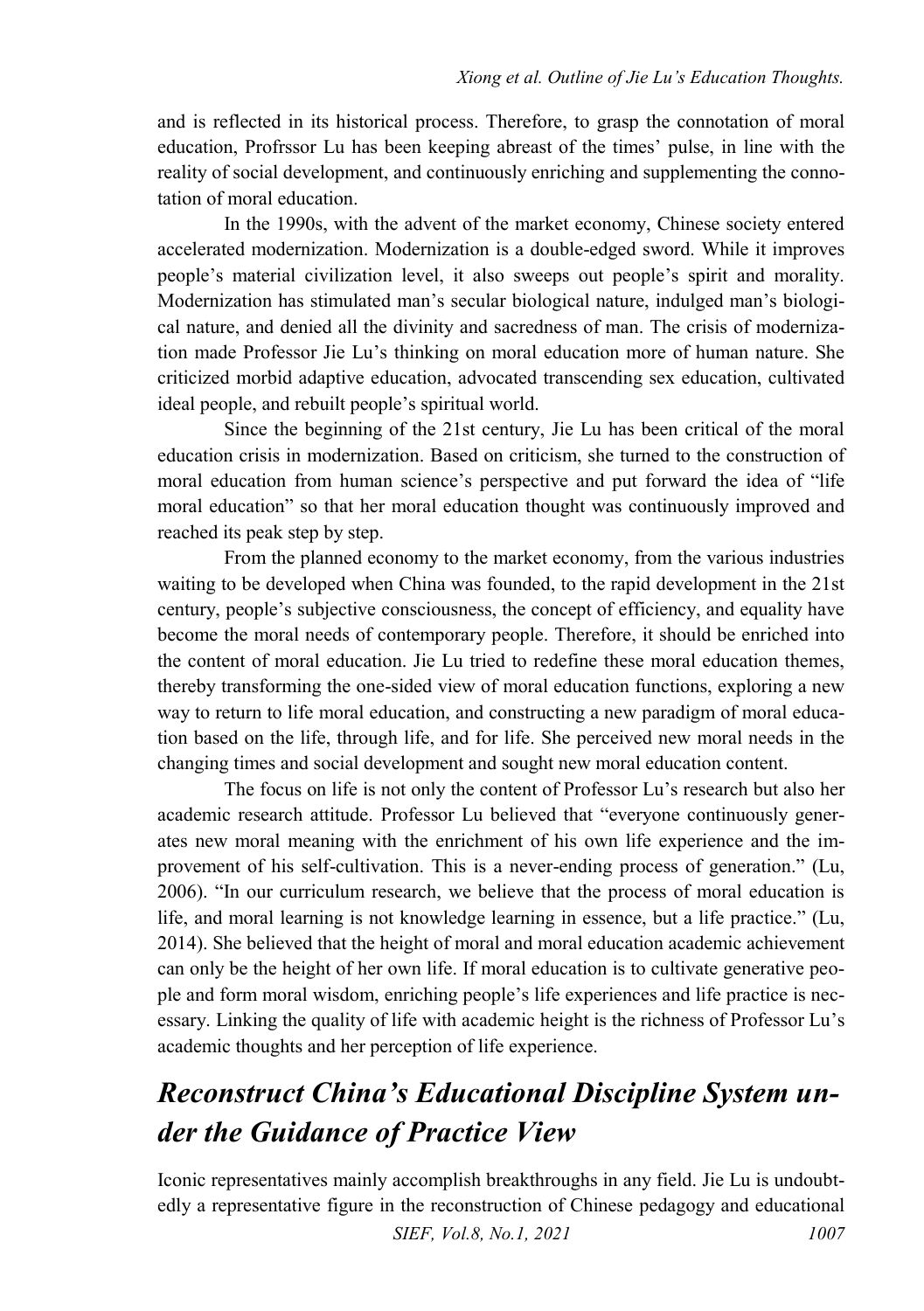sociology. From the construction of the discipline system to the development, Professor Lu has always focused on practice and is committed to developing China's education disciplines. She is considered to be "an important founder of the reconstruction of Chinese education disciplines after the reform and opening up, the founder and leader of moral education disciplines, and a leader in the reform of compulsory education moral education curriculum in the new century" (Wu, 2020).

## *Constructing a Domestic Educational Theoretical Framework in China*

"Building one's pedagogy" can be said to be the pursuit throughout Jie Lu's entire academic career. After the "Cultural Revolution," all industries are waiting to be developed, and the education discipline is facing the challenging task of correcting chaos and rebuilding the discipline. At that time, Jie Lu, the director of the Educational Teaching and Research Section of the Department of Education of Nanjing Normal University, was the first to organize the teachers of the entire department to compile a textbook based on the foundation of educational, academic ideological theory and the development of contemporary China and the world, of which had Chinese characteristics and in line with the needs of the times, with a reliable and rich academic theoretical foundation. After years of hard work, the textbook *Pedagogy* was published by People's Education Publishing House in 1984. It was the first pedagogy textbook for professional courses after the reform and opening up and broke through the old concepts on many issues. This textbook was widely used by the education departments of higher regular colleges across the country. It has won the first prize of the Wu Yuzhang Foundation and the first prize of the first national excellent textbook of the National Education Commission. More importantly, it had affected generations of educators.

In 1987, Jie Lu undertook the "Sociology of Education" project of the "Seventh Five-Year Plan" of the National Education Commission's liberal arts textbooks. In 1990, People's Education Press published *Sociology of Education* with her as the chief editor and Kangning Wu as the deputy editor. This was the first college textbook for the State Education Commission's subject after China's founding. It won the first prize of the third national university excellent textbook and made contributions to educational sociology's discipline construction.

# *Promote the Construction and Development of Moral Education*

Facing the distorted moral education situation during the "Cultural Revolution," the moral education principle's discipline construction first needed to start with the necessary theoretical research. Professor Jie Lu and Professor Fengxian Wang of Northeast Normal University undertook the national educational science planning project of "Research on the Basic Theory of Moral Education in the New Era."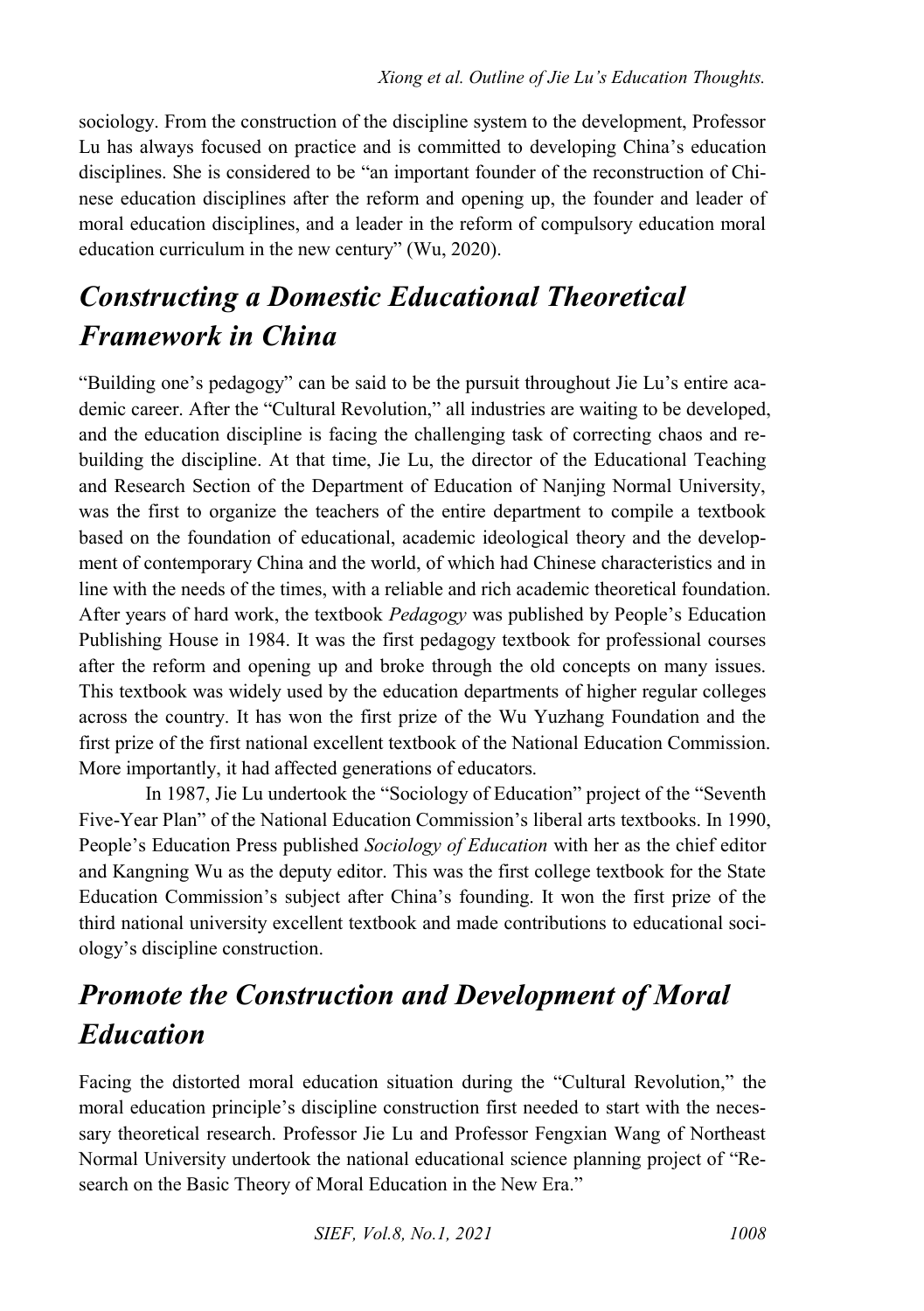The fundamental theoretical research of moral education is to study moral education as a subject, explore the laws of moral education, and change the randomness of moral education in the past. As the final result of this project: "*New Theory on Moral Education*" was published in 1994. "*New Theory on Moral Education*" combs and defines the fundamental issues in moral education, such as the essence of moral education, the function of moral education, the adaptability and transcendence of moral education, and has become a must-read work for generations of moral education theoretical researchers. Among them, Professor Jie Lu's research on moral education's function has expanded the prejudice against moral education. Her views of "the enjoyment function of moral education" and "the transcendence of moral education" have made moral education get rid of politicization and instrumentalization and return to the original point of moral education. Later, this became Professor Jie Lu's basic understanding of moral education, which was reflected in her later publications "*The Origin of Education: Educating People*," "*Make a Person: The Fundamental Direction of Moral Education*," and "*People's Understanding of People: The Foundation of Moral Education*," etc.

Faced with the problems of moral education brought about by the development of the market economy, the publication of "*Sociology of Moral Education*" and "*Contemporary Horizons of Moral Education*" edited by Jie Lu in 1998 has laid a foundation for the discipline of moral education to some extent.

# *Host and Participate in the Reform of Moral Education Curriculum and Textbook Construction in the New Era*

In 2001, China's fundamental education curriculum reform was fully launched. At the age of 71, Jie Lu undertook the research and development of the curriculum standards of "*Ethics and Life*" and "Ethics and Society," making moral education the most attractive education. Jie Lu was trying to find the moral education that belonged to children and built a moral life that belongs to children.

After analyzing the reasons for the unpopularity of moral education courses in elementary and middle schools, the core concept of "return to life" as the curriculum standard was finally established. Return to life and base moral education on children's lives. The goal of children's life is achieved through children's lives, thereby improving children's quality of life and constructing a perfect and happy life. This kind of moral education curriculum overcomes the grand political narrative far away from children, overcomes the empty preaching of adultization and grandeur, and enables children to learn to live a moral life in their lives.

In June 2002, the development of the curriculum standards was completed, and Professor Jie Lu took over the compilation of the textbooks "*Ethics and Life*" and "Ethics and Society." In 2004, about 12 textbooks on "*Ethics and Life*" and "*Ethics and Society*" for elementary schools were officially published. Facts have proved that there were many sets of textbooks at that stage, and the textbook edited by Professor Lu was a widely acclaimed set. At this point, this task should be said to have been completed. However, she still could not rest assured. She asked the children would accept this set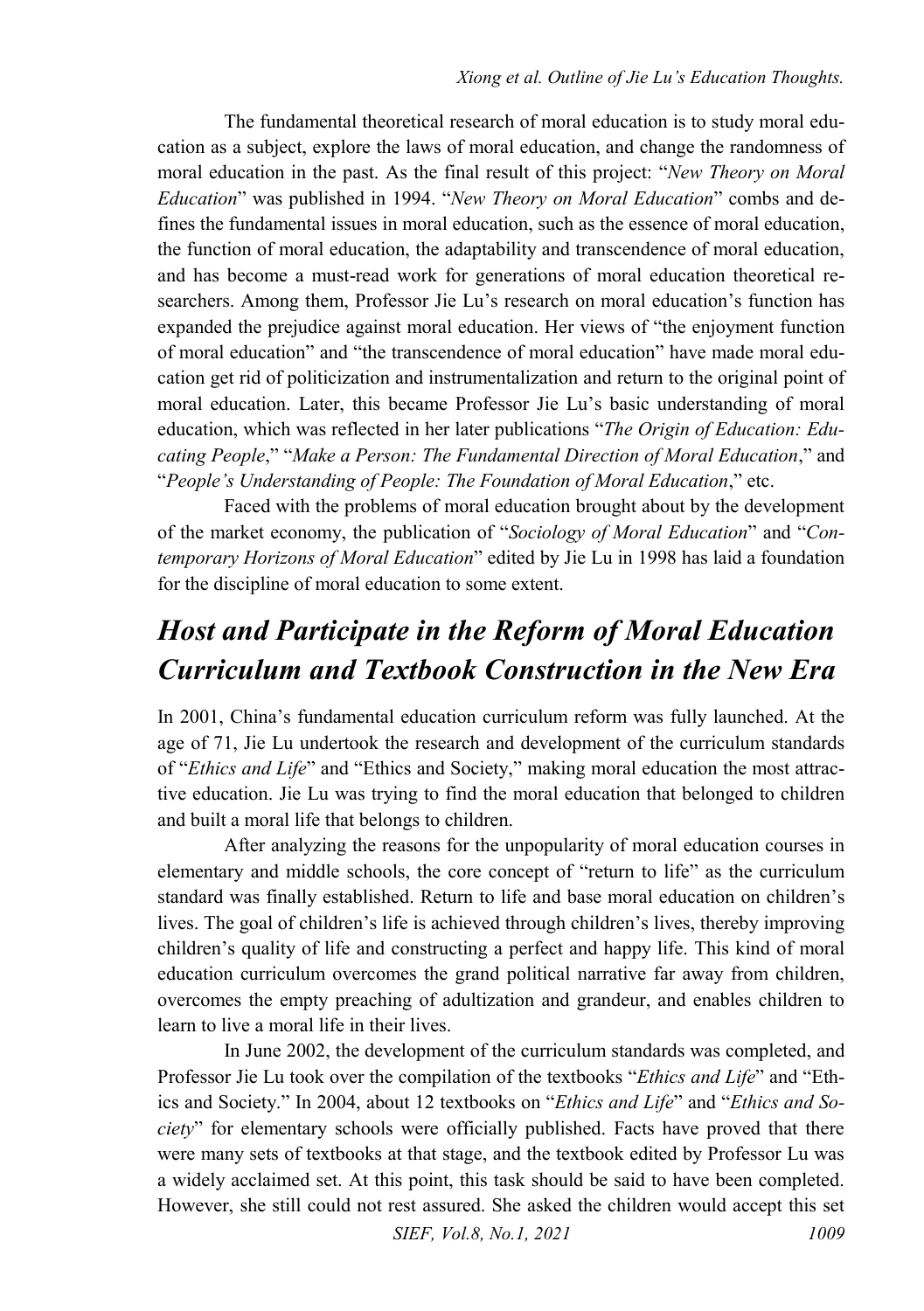of teaching materials? Would the teachers teach this set of materials? What were the questions in the textbook? Therefore, she started to track the teaching of the new textbook again. Hard work paid off. From 2001 to 2013, the 13-year elementary school morality curriculum reforms were carried out, and fruitful results: "*Children's Moral Life Construction: Primary School Moral Education Curriculum Reform and Practice Research*" was awarded the 2014 First prize the National Basic Education Teaching.

Because of Jie Lu's outstanding work in elementary school moral education curriculum standards, textbook compilation, and research, in May 2012, the Ministry of Education commissioned Jie Lu as the chief editor of the textbook "*Ethics and the Rule of Law*." That was a more significant project, a bigger challenge, and an immense responsibility. After the start of the writing work, Jie Lu was already over 80 years old. She and the writing team members studied together to discuss and determine the textbook's basic ideas and framework. In the discussion, she was always the person who was mostly prepared. Many questions were outlined and written in text.

In May 2012, the Ministry of Education again commissioned her to serve as the editor-in-chief of the textbook "*Ethics and Rule of Law*" for elementary schools. In September 2019, this textbook was fully put into use. At that time, she was 89 years old, but she was still studying how to help teachers use teaching materials better and made students more rewarding. To this end, she also used her savings to set up the "*Special Research Fund for Primary School Moral Education Courses*" to subsidize elementary school moral education teachers across the country to participate in textbooks and teaching research.

### **Concluding Remarks**

Throughout Professor Lu's academic research, moral education is the core and soul of her academic research. Looking at education and thinking about education with the "eye" of morality are the apparent signs of Jie Lu's educational and academic thinking (Zhu, 2010). Professor Lu has long devoted himself to the research of basic education theory and moral education science. She put forward many original educational theories with Chinese characteristics, formed a unique academic viewpoint and ideological system, and was therefore regarded as an "important founder of the reconstruction of Chinese education disciplines after the reform and opening up, and the founder and Leaders are the leaders in the reform of compulsory education and moral education in the new century."

Social existence determines social consciousness-the greater the period of rapid economic development, the stronger the concern and demand for morality. With the continuous development of Chinese society, all kinds of thoughts collide with each other, and all kinds of cultures influence each other. There are more uncertainties in people's ideological field, all of which pose new moral education challenges. Professor Lu has been thinking about a series of major social issues all his life and analyzing the relevance of several essential propositions. She has constructed the theoretical edifice of moral education quite thoroughly and quite profoundly responded to moral education's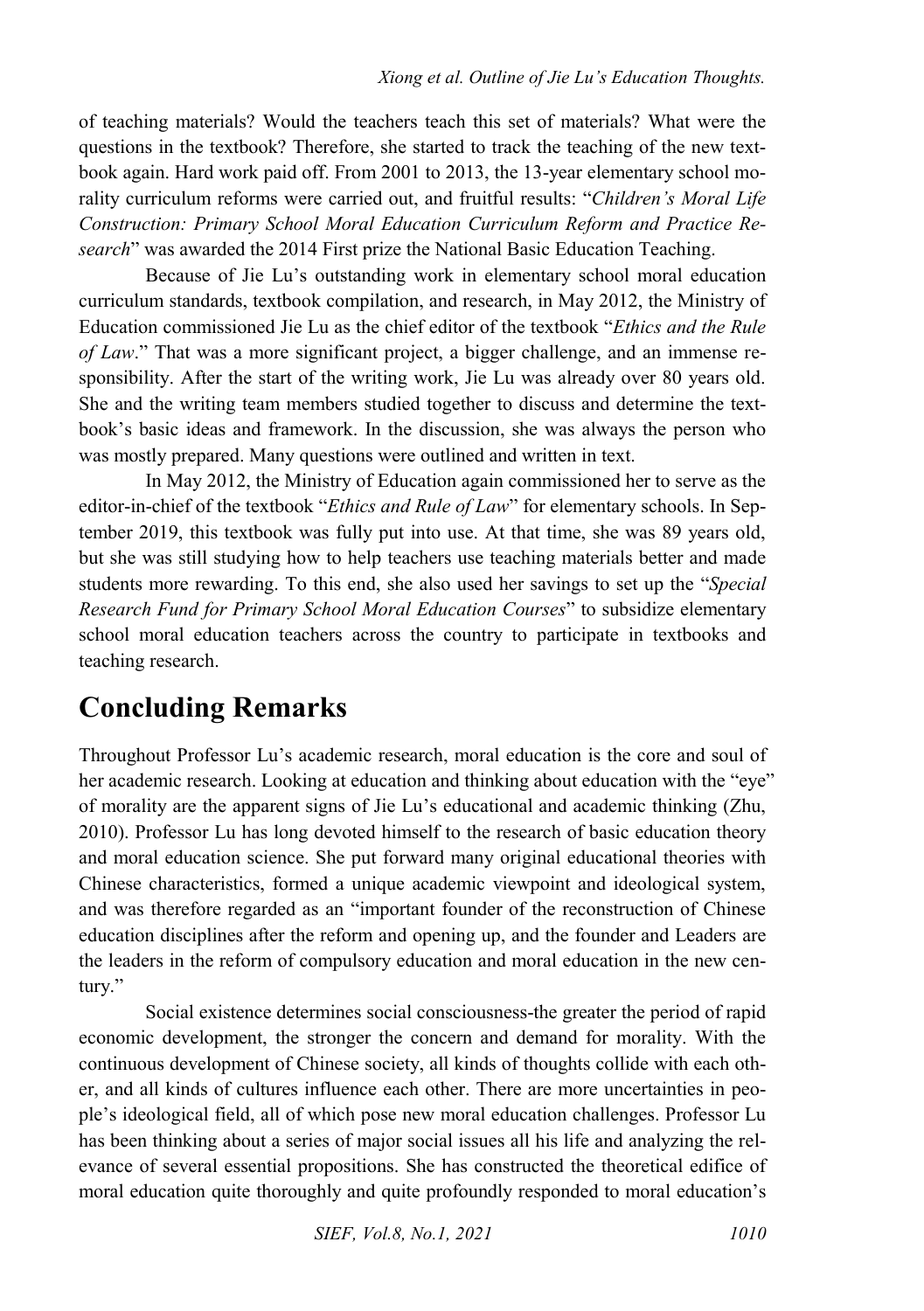various practical problems in transforming Chinese society. Whether it is used to guide school moral education practices or contribute to national curriculum policies, Professor Lu's education thoughts and education theories have played a significant role.

#### **References**

- Feng, J., Gao, D., & Zhao, Z. (2006). Using life to compose pedagogy: A description of Professor Jie Lu's academic thoughts. *Journal of National Academy of Educational Administration*, 2006(4): 10-17+2. [Chinese] DOI: [https://doi.org/10.3969/j.issn.1672-](https://doi.org/10.3969/j.issn.1672-4038.2006.04.002) [4038.2006.04.002](https://doi.org/10.3969/j.issn.1672-4038.2006.04.002)
- Hou, J. & Wang, S. (2018). Gao Yang people's practical nature: a glimpse of Jie Lu's moral education thoughts. *Journal of Educational Studies*, 14(6): 12-20. [Chinese] DOI: [https://doi.org/10.14082/j.cnki.1673-](https://doi.org/10.14082/j.cnki.1673-1298.2018.06.002) [1298.2018.06.002](https://doi.org/10.14082/j.cnki.1673-1298.2018.06.002)
- Hu, J. (2010). Theoretical clarification and practical reflection on "Life Moral Education": Also on Profrssor Lu's moral education thought and practice. *Global Education*, 39(11): 47-51. [Chinese] [https://www.cnki.com.cn/Article/CJFDTotal](https://www.cnki.com.cn/Article/CJFDTotal-WGJN201011010.htm) [-WGJN201011010.htm](https://www.cnki.com.cn/Article/CJFDTotal-WGJN201011010.htm)
- Li, G. (2011). Review of Jie Lu's moral education. *Journal of Hubei University of Economics (Humanities and Social Sciences)*, 8(10): 9-10+26. [Chinese] [https://www.cnki.com.cn/Article/CJFDTotal](https://www.cnki.com.cn/Article/CJFDTotal-HBRW201110004.htm) [-HBRW201110004.htm](https://www.cnki.com.cn/Article/CJFDTotal-HBRW201110004.htm)
- Lu, J. (1994). Moral education: A kind of transcendence. *Journal of the Chinese Society of Education*, 1994(6): 2-8. [Chinese] [https://www.cnki.com.cn/Article/CJFD1994-](https://www.cnki.com.cn/Article/CJFD1994-ZJYX406.000.htm) [ZJYX406.000.htm](https://www.cnki.com.cn/Article/CJFD1994-ZJYX406.000.htm)
- Lu, J. (1994c). On the natural function view of moral education. *Educational Research and Experiment*, 1994(2): 13-14. [Chinese] [https://kns.cnki.net/kcms/detail/detail.aspx?d](https://kns.cnki.net/kcms/detail/detail.aspx?dbcode=CJFD&dbname=CJFD9495&filename=YJSY199402002&v=rFQQTk7xIVghMcRIKA5OCHS9t4eTsGyriqKyO7n7vlnnGEsXEhk4gpBff%25mmd2BUH6%25mmd2F4D) [bcode=CJFD&dbname=CJFD9495&filenam](https://kns.cnki.net/kcms/detail/detail.aspx?dbcode=CJFD&dbname=CJFD9495&filename=YJSY199402002&v=rFQQTk7xIVghMcRIKA5OCHS9t4eTsGyriqKyO7n7vlnnGEsXEhk4gpBff%25mmd2BUH6%25mmd2F4D)

[e=YJSY199402002&v=rFQQTk7xIVghMc](https://kns.cnki.net/kcms/detail/detail.aspx?dbcode=CJFD&dbname=CJFD9495&filename=YJSY199402002&v=rFQQTk7xIVghMcRIKA5OCHS9t4eTsGyriqKyO7n7vlnnGEsXEhk4gpBff%25mmd2BUH6%25mmd2F4D) [RIKA5OCHS9t4eTsGyriqKyO7n7vlnnGEs](https://kns.cnki.net/kcms/detail/detail.aspx?dbcode=CJFD&dbname=CJFD9495&filename=YJSY199402002&v=rFQQTk7xIVghMcRIKA5OCHS9t4eTsGyriqKyO7n7vlnnGEsXEhk4gpBff%25mmd2BUH6%25mmd2F4D) [XEhk4gpBff%25mmd2BUH6%25mmd2F4](https://kns.cnki.net/kcms/detail/detail.aspx?dbcode=CJFD&dbname=CJFD9495&filename=YJSY199402002&v=rFQQTk7xIVghMcRIKA5OCHS9t4eTsGyriqKyO7n7vlnnGEsXEhk4gpBff%25mmd2BUH6%25mmd2F4D) [D](https://kns.cnki.net/kcms/detail/detail.aspx?dbcode=CJFD&dbname=CJFD9495&filename=YJSY199402002&v=rFQQTk7xIVghMcRIKA5OCHS9t4eTsGyriqKyO7n7vlnnGEsXEhk4gpBff%25mmd2BUH6%25mmd2F4D) 

- Lu, J. (1994d) On the individual enjoyment function of moral education. *Educational Research*, 1994(6): 46-47. [Chinese] [https://www.cnki.com.cn/Article/CJFDTotal](https://www.cnki.com.cn/Article/CJFDTotal-JYYJ199406014.htm) [-JYYJ199406014.htm](https://www.cnki.com.cn/Article/CJFDTotal-JYYJ199406014.htm)
- Lu, J. (1997). General education and personality cultivation. *Educational Research*, 1997(4): 16-19. [Chinese] [https://www.cnki.com.cn/Article/CJFD1997-](https://www.cnki.com.cn/Article/CJFD1997-JYYJ704.002.htm) [JYYJ704.002.htm](https://www.cnki.com.cn/Article/CJFD1997-JYYJ704.002.htm)
- Lu, J. (1998) Education: the practice of human self-construction. *Educational Research*, 1998(9): 13-18. [Chinese] [http://115.28.21.114/static/editor/ckeditor/ck](http://115.28.21.114/static/editor/ckeditor/ckfinder/upfile/files/080418.pdf) [finder/upfile/files/080418.pdf](http://115.28.21.114/static/editor/ckeditor/ckfinder/upfile/files/080418.pdf)
- Lu, J. (2003). Discussion on the basic theory of modern moral education. Nanjing: Jiangsu Education Publishing House, pp76.
- Lu, J. (2005). Marginalization, externalization, and knowledgeization-Modern syndrome of moral education. *Educational Research*, 2005(12): 11-14+42. [Chinese] [https://www.cnki.com.cn/Article/CJFDTotal](https://www.cnki.com.cn/Article/CJFDTotal-JYYJ200512003.htm) [-JYYJ200512003.htm](https://www.cnki.com.cn/Article/CJFDTotal-JYYJ200512003.htm)
- Lu, J. (2006). Life moral education. *Educational Research*, 2006(10): 3-7. [Chinese]
- Lu, J. (2008a). The expectation of moral education: Human transcendence. *Journal of Higher Education*, 2008(9): 1-6. [Chinese]
- Lu, J. (2008b). The origin of education: educating people. *Journal of East China Normal University (Educational Science)*, 26(4): 15-